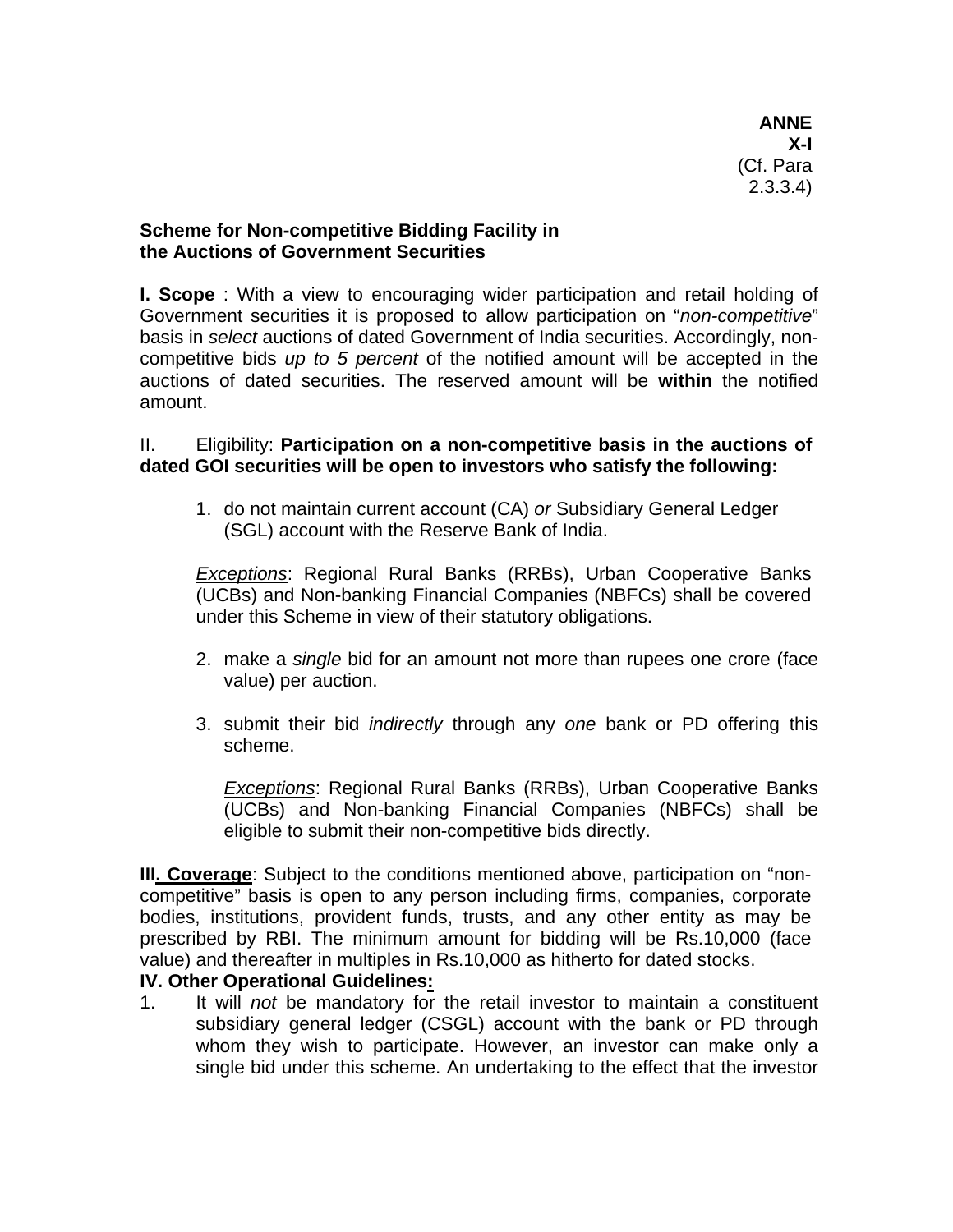is making only a single bid will have to be obtained and kept on record by the bank or PD.

- 2. Each bank or PD on the basis of *firm* orders submit a single *customer bid* for the aggregate amount on the day of the auction. Details of individual customers viz. name, amount, etc shall be provided as an Annexure to the bid.
- 3. Allotment under the non-competitive segment to the bank or PD will be at the weighted average rate of yield/price that will emerge in the auction on the basis of the competitive bidding. The securities will be issued to the bank or PD against payment on the date of issue irrespective of whether the bank or PD has received payment from their clients.
- 4. In case the aggregate amount of bid is more than the reserved amount (5% of notified amount), pro rata allotment would be made. In case of partial allotments, it will be the responsibility of the bank or PD to appropriately allocate securities to their clients in a transparent manner.
- 5.In case the aggregate amount of bids is less than the reserved amount, the shortfall will be taken to competitive portion.
- 6. Security would be issued *only* in SGL form by RBI. RBI would credit either the main SGL account or the CSGL account of the bank or PD as indicated by them. The facility for affording credit to the main SGL account is for the sole purpose of servicing investors who are not their constituents. Therefore, the bank or PD would have to indicate clearly at the time of tendering the non-competitive bids the amounts (*face value*) to be credited to their SGL account and the CSGL account. Delivery in physical form from the main SGL account is permissible at the instance of the investor subsequently.
- 7. It will be the responsibility of the bank or the PD to pass on the securities to their clients. Except in extraordinary circumstances, the transfer of securities to the clients shall be completed within *five* working days from the date of issue.
- 8. The bank or PD can recover upto six paise per Rs.100 as brokerage/commission/ service charges for rendering this service to their clients. Such costs may be built into the sale price or recovered separately from the clients. In case the transfer of securities is effected subsequent to the issue date of the security, the consideration amount payable by the client to the bank or PD would also include accrued interest from the date of issue.
- 9. Modalities for obtaining payment from clients towards cost of the securities, accrued interest wherever applicable and brokerage/commission/service charges may be worked out by the bank or PD as per agreement with the client. It should be noted that no other costs such as funding costs should be built into the price or recovered from the client.